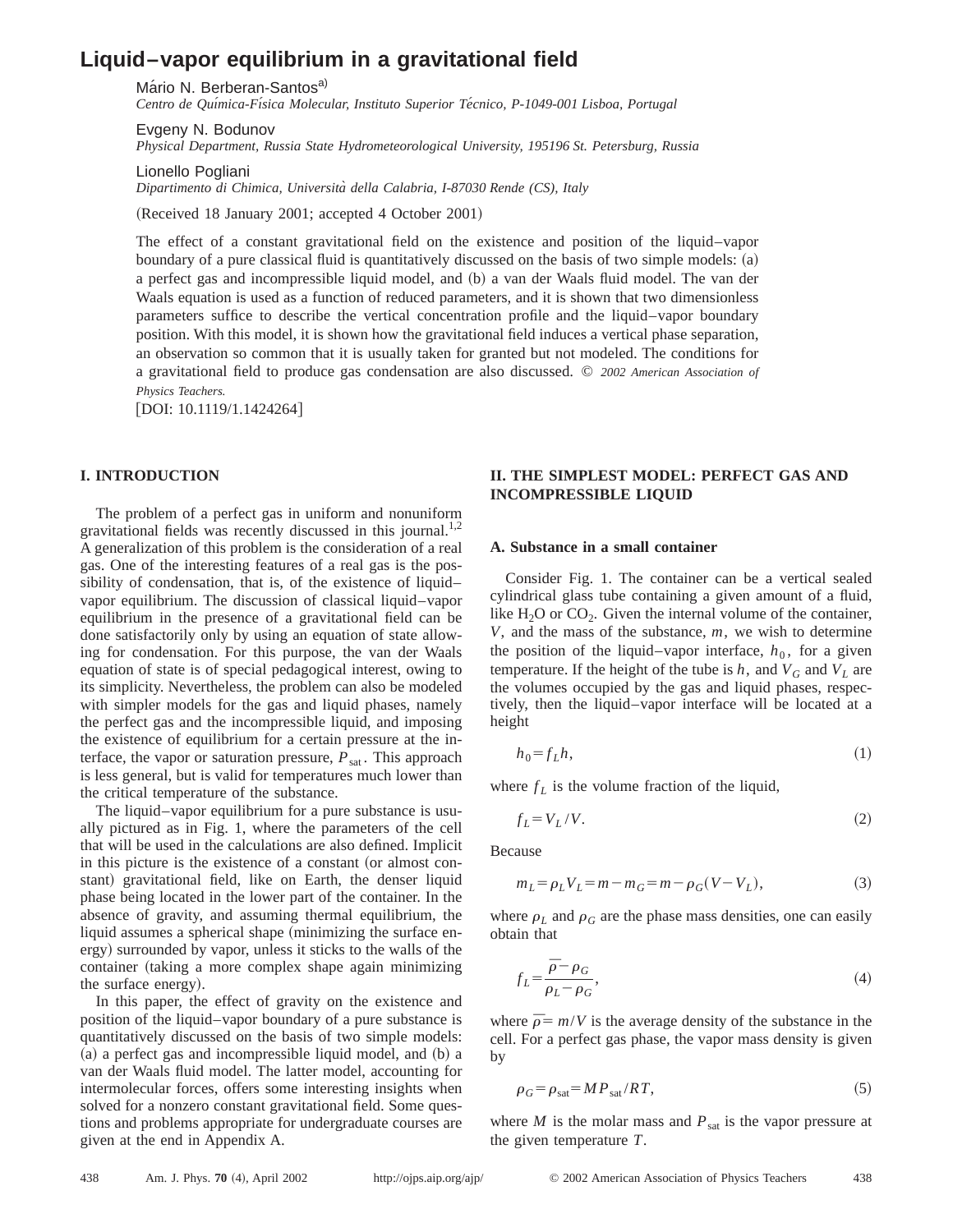

Fig. 1. The cell for the study of liquid–vapor equilibrium. The cell height is *h*, and the liquid–vapor boundary is at  $h_0$ .

## **B. Substance in a tall container**

If the height *h* of the container is large, the gas phase will be inhomogeneous, and the pressure will obey the barometric formula<sup>1</sup>

$$
P(u) = P_{\text{sat}} \exp(-Mgu/RT), \tag{6}
$$

where *g* is the acceleration of gravity, and  $u=z-h_0$  the height above the liquid-vapor boundary. Hence, the gas density will be

$$
\rho_G(u) = \rho_{sat} \exp(-Mgu/RT),\tag{7}
$$

where  $\rho_{\text{sat}}$  is given by Eq. (5). In Eq. (4) an average gas density is now required

$$
\bar{p}_G = \frac{\int_{h_0}^h \rho_G(z) dz}{h - h_0} = \frac{P_{\text{sat}}}{g(h - h_0)} \left[ 1 - \exp\left( -\frac{Mg(h - h_0)}{RT} \right) \right],
$$
\n(8)

and hence Eq.  $(1)$  becomes<sup>3</sup>

$$
h_0 = \frac{\bar{p} - \frac{P_{\text{sat}}}{g(h - h_0)} \left[ 1 - \exp\left(-\frac{Mg(h - h_0)}{RT}\right) \right]}{P_{\text{sat}} - \frac{P_{\text{sat}}}{g(h - h_0)} \left[ 1 - \exp\left(-\frac{Mg(h - h_0)}{RT}\right) \right]} h. \tag{9}
$$

For large *h*  $(h-h_0\rightarrow\infty)$ , Eq. (9) simplifies to

$$
h_0 = \frac{P_0 - P_{sat}}{g\rho_L},
$$
\n(10)

where  $P_0 = \overline{\rho}gh$  is the pressure at the bottom of the cell (that is, at  $z=0$ ).

An interesting application of Eq.  $(10)$  is the estimation of the effect of a change in the Earth's average temperature on the ocean level. From Eq.  $(10)$  we have

$$
\Delta h_0 = -\Delta P_{\text{sat}} / g \rho_L. \tag{11}
$$

For pure liquid water and an initial uniform temperature of 15 °C, an increase of  $1 \text{ }^{\circ}$ C implies a drop of 1 cm in the water level,<sup>4</sup> while upon heating to 50, 100, and 374 °C (just below the critical point) the water level is predicted to de-



Fig. 2. The phase diagram of a pure fluid.

crease by 1 m, 10 m, and 2.2 km, respectively. These calculations show that the loss of liquid water upon moderate heating is negligible in comparison to the predicted increase due to the melting of all the Earth's permanent ice (in the form of glaciers, ice caps, and Greenland and Antarctic ice sheets), which would cause an estimated increase of the average level of  $\sim$  70 m.<sup>5</sup>

A different way of changing  $h_0$  is by modifying the acceleration of gravity, for example by means of a centrifuge. A sample initially at  $g=0$  can be entirely gaseous, while once it is subjected to a gravitational field, a liquid phase may appear (for extremely strong gravitational fields further phases might show up, such as one or more solid phases). The liquid phase starts to form when  $g = g_{min}$  is large enough that the pressure at the bottom of the container,  $P(0)$ , equals the saturation pressure,  $P_{\text{sat}}$ . Taking into account that, in the absence of a gravitational field, the pressure, *P*, and density,  $\rho$ , for an ideal gas are related by Eq.  $(5)$ , we obtain from Eq.  $(9)$  an equation for *P* and  $g_{\min}$ ,

$$
P = P_{\text{sat}} \frac{RT}{M g_{\text{min}} h} [1 - \exp(-M g_{\text{min}} h / RT)]. \tag{12}
$$

For instance, to start condensing water vapor in a *h*  $=$  10-cm cell initially at a pressure of 0.8  $P_{sat}$  and at room temperature,  $g_{\text{min}}=5\times10^5$  m s<sup>-2</sup>.

If the container is essentially infinite ( $h \rightarrow \infty$ ) but the mass of the gas is finite, then Eq.  $(12)$  simplifies to

$$
g_{\min} = P_{\text{sat}} / \bar{\rho} h. \tag{13}
$$

We notice that  $g_{\text{min}}$  is proportional to the  $1/\overline{\rho}$ , where  $\overline{\rho}$  is the average density of the gas inside the cell for  $g=0$ . For the amount of water on the Earth,  $\bar{\rho}h \approx 3 \times 10^6 \text{ kg m}^{-2}$ , and using  $P_{\text{sat}}$  (15 °C)=1.7×10<sup>3</sup> Pa, one gets  $g_{\text{min}}=6\times10^{-4}$  $\text{m s}^{-2} \ll 9.8 \text{ m s}^{-2} = g_{\text{Earth}}$ .

## **III. THE VAN DER WAALS FLUID MODEL**

#### **A. The van der Waals equation**

The solid, liquid, and gaseous phases of a substance are stable only over a certain range of temperatures and pressures (Fig. 2). Phase transitions ordinarily occur under equilibrium conditions, and the boundaries in the phase diagram delineate this behavior. The solid, liquid, and vapor phases can coexist in equilibrium only at the ''triple point.'' Elsewhere only two phases can coexist: the solid and the liquid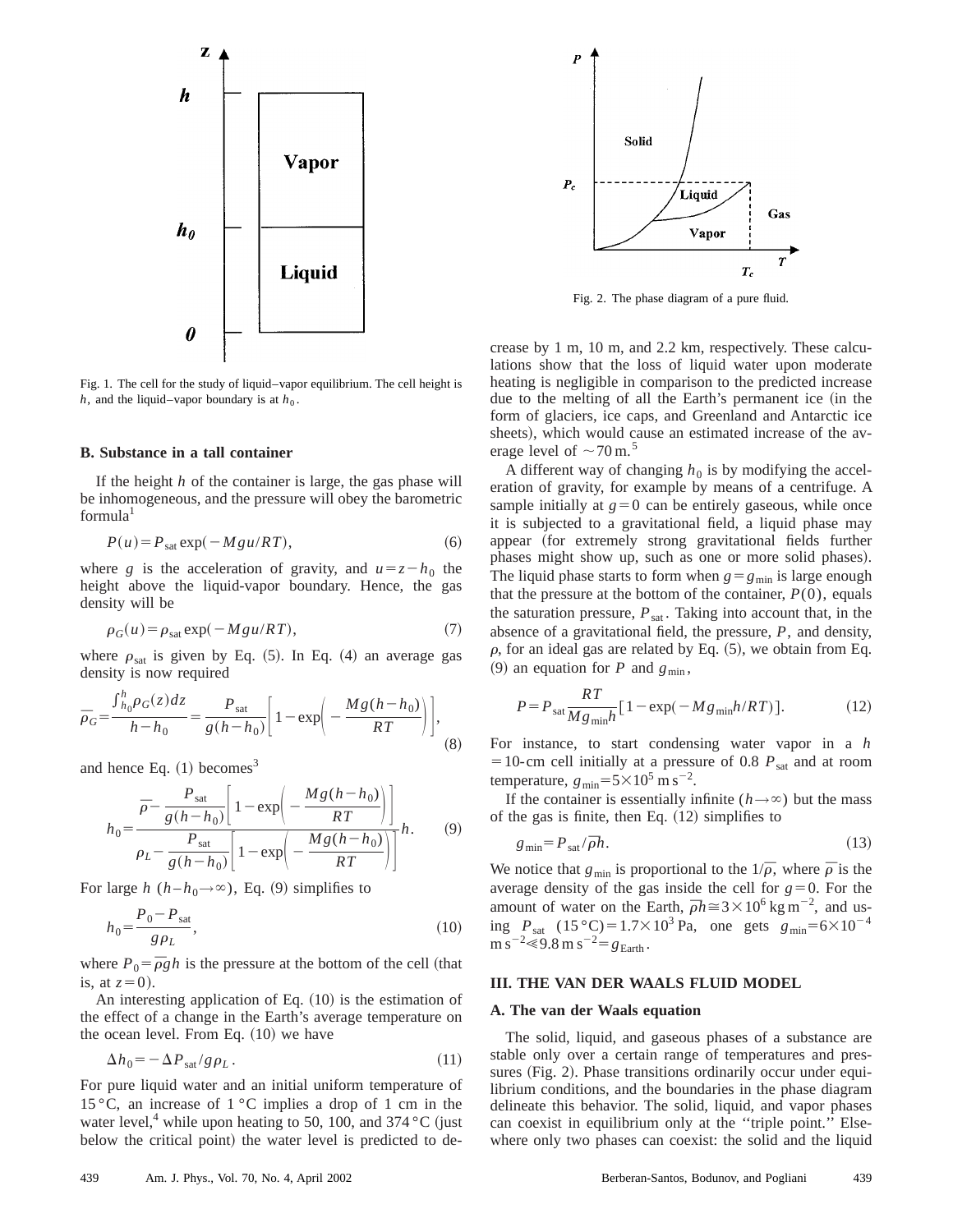along the fusion curve, and the liquid and the vapor along the vaporization curve. The former appears on both theoretical and experimental grounds to continue almost without limit (several solid phases may exist), but the vaporization curve terminates abruptly at the critical point. At this point the temperature, pressure, and molar volume assume characteristic values  $T_c$ ,  $P_c$ , and  $v_c$  for any given substance.

The van der Waals equation is the simplest equation of state that applies to both gas and liquid states, also predicting the existence of critical and supercritical states $6^{-8}$ 

$$
\left(P + \frac{a}{v^2}\right)(v - b) = RT.
$$
\n(14)

Here, *P* is the pressure, *v* is the molar volume, and *a*  $(a/v^2)$  $\overline{a}$ = internal pressure) and *b* (co-volume) are two parameters characteristic of each substance. The parameter *a* reflects the long-range attractive interactions (van der Waals forces) while the parameter *b* reflects the short-range repulsive ones. The van der Waals equation is a cubic equation in the volume, which means that it has three solutions for a given pressure if the temperature, *T*, is less than the critical temperature  $T_c$ . The solutions are the molar volume of the liquid, the molar volume of the vapor in equilibrium with the liquid, while the third molar volume (the third root) lying between these two has no physical meaning. If  $T>T_c$ , only one of these roots is real, while if  $T=T_c$ , the three roots merge into one. The parameters *a* and *b* can be related to the critical pressure,  $P_c$ , the critical molar volume,  $v_c$ , and the critical temperature,  $T_c$ ,  $T_c = 8a/(27Rb)$ ,  $P_c = a/(27b^2)$ ,  $v_c = 3b$ .

#### **B. The van der Waals equation in a gravitation field**

As we have said, the simplest phenomenological equation of state describing the phase transition between the liquid and vapor states is the van der Waals equation. If we introduce the molar concentration  $C = 1/v$  into Eq. (14), we obtain

$$
P = \frac{RT}{1/C - b} - aC^2.
$$
\n<sup>(15)</sup>

In a gravitational field the pressure of a fluid  $(gas \text{ or } liq-)$ uid) within a vertical cell depends on the height,  $z$ , and obeys the balance equation<sup>1,2</sup>

$$
\frac{d}{dz}P(z) = -gMC(z). \tag{16}
$$

If we combine Eqs.  $(15)$  and  $(16)$ , we obtain a generalized barometric formula in differential form:

$$
\frac{d}{dz}C(z) = -\frac{gMC(z)}{RT/[1 - bC(z)]^2 - 2aC(z)}.
$$
\n(17)

We have assumed that the temperature is constant inside the cell.

If we introduce the dimensionless variables reduced gravitational energy,  $E_r = Mgz/(RT_c)$ , reduced concentration, *c*  $= Cv_c$ , reduced pressure,  $P_r = P/P_c$ , and reduced temperature,  $T_r = T/T_c$ , into Eq. (17), and use the fact that Eq. (15) can be written in the form

$$
P_r = \frac{8T_r}{3/c - 1} - 3c^2,\tag{18}
$$



Fig. 3. Isotherms of van der Waals equation in reduced form, showing Maxwell's equal area rule to obtain the liquid–vapor equilibrium pressure,  $P_{\text{sat}}$ , and the molar volumes of the phases in equilibrium (dashed lines). The number displayed next to each isotherm is the corresponding reduced temperature.

we obtain

$$
\frac{dc}{dE_r} = -\frac{c}{T_r} - \frac{9}{(1 - c/3)^2}.
$$
\n(19)

Equation  $(19)$  shows that the reduced concentration profile is a function only of the reduced temperature.

It is assumed that the boundary between the two phases is at the height  $z=h_0$ , so that the liquid in the cell is between  $0 \le z \le h_0$  and the gas is at  $z > h_0$  (see Fig. 1). The two phases are in equilibrium when their pressures and chemical potentials are equal. The equality of pressures lets us derive from Eq.  $(18)$  the following equation:

$$
\frac{8T_r}{3/c_L^*-1} - 3c_L^{*2} = P_{\text{sat},r} = \frac{8T_r}{3/c_G^*-1} - 3c_G^{*2},\tag{20}
$$

where  $P_{\text{sat,r}}$  is the reduced pressure for liquid–vapor equilibrium, and  $c_L^*$  and  $c_G^*$  are the reduced liquid and gas concentrations at the gas–liquid boundary,  $z = h_0$ .

From the equality of the chemical potentials (molar Gibbs energies) of the two phases, the condition that the filled areas in the  $PV$  diagram (Fig. 3) be equal can be derived (Maxwell's rule). From the Maxwell rule and the van der Waals equation, it is possible to obtain $\delta$ 

$$
RT \ln \frac{\nu_G - b}{\nu_L - b} + a \left( \frac{1}{\nu_G} - \frac{1}{\nu_L} \right) = P_{\text{sat}}(\nu_G - \nu_L), \tag{21}
$$

where  $\nu_L$  and  $\nu_G$  are the molar volumes in the liquid and gas states at  $z=h_0$  ( $\nu_G=3b/c_G^*$ ,  $\nu_L=3b/c_L^*$ ). In reduced variables, Eq.  $(21)$  is rewritten as

$$
8T_r \ln \frac{3/c_G^* - 1}{3/c_L^* - 1} + 9(c_G^* - c_L^*) = 3P_{\text{sat},r} \left( \frac{1}{c_G^*} - \frac{1}{c_L^*} \right). \tag{22}
$$

If we combine Eq.  $(22)$  with the left- and right-hand sides of Eq.  $(20)$ , we obtain

$$
\ln \frac{3/c_G^* - 1}{3/c_L^* - 1} = \frac{c_L^* - c_G^*}{c_L^* + c_G^*} \left( \frac{3}{3 - c_L^*} + \frac{3}{3 - c_G^*} \right). \tag{23}
$$

From the same set of equations, we also obtain

$$
P_{\text{sat,r}} = c_G^* c_L^* [3 - (c_G^* + c_L^*)],\tag{24}
$$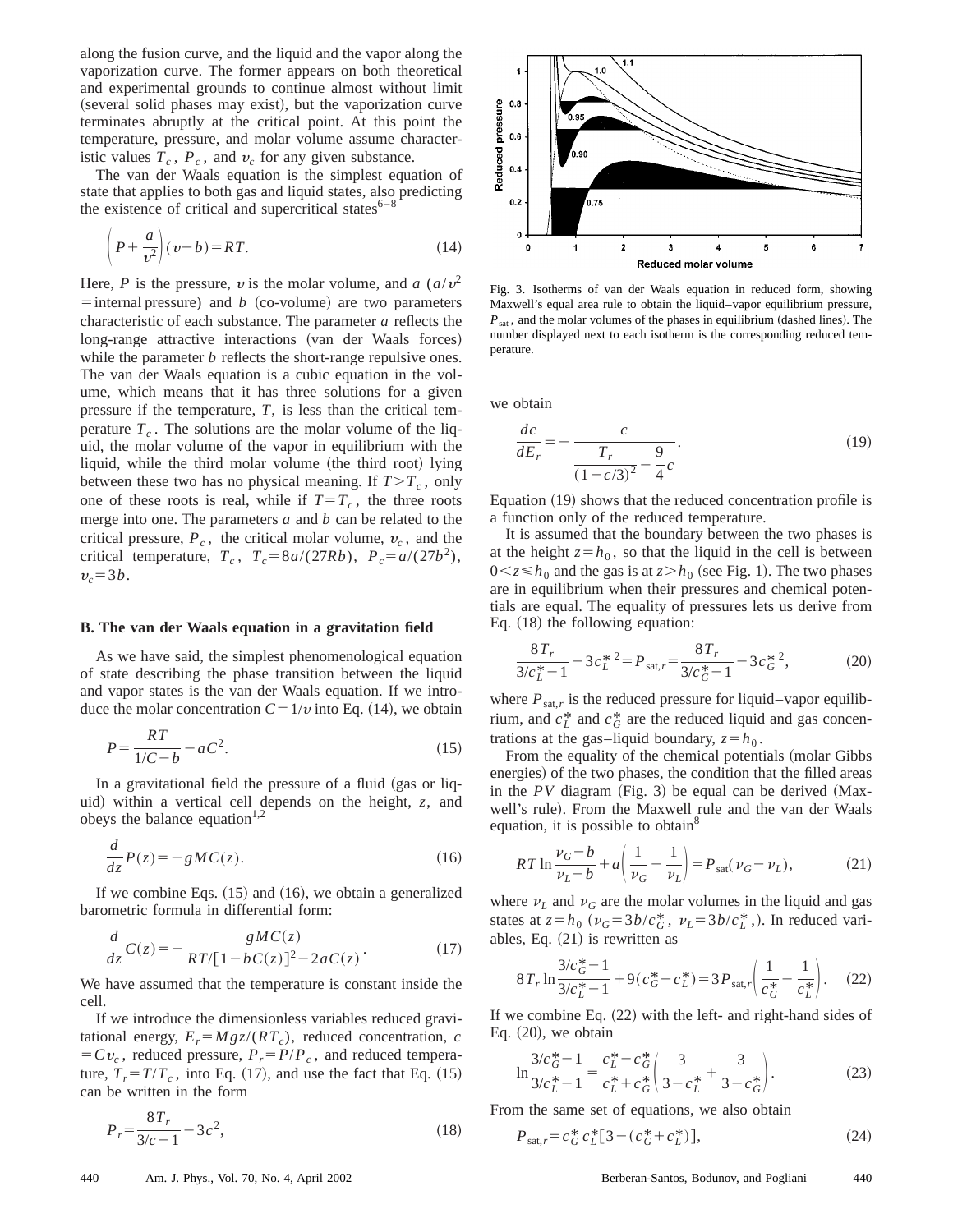$$
T_r = \frac{1}{8} (c_G^* + c_L^*)(3 - c_G^*) (3 - c_L^*).
$$
 (25)

The following equation of mass conservation should be added to Eqs.  $(23)–(25)$ :

$$
\left[\int_0^{h_0} C_L(z)dz + \int_{h_0}^h C_G(z)dz\right] = \overline{C}h,\tag{26}
$$

where  $\overline{C}$  is the average molar concentration in the cell and *h* is its height. In reduced variables, Eq.  $(26)$  reads

$$
\begin{aligned}\n\bigg[\int_{0}^{E_r(h_0)} c_L(E_r) dE_r + \int_{E_r(h_0)}^{E_r(h)} c_G(E_r) dE_r\bigg] \\
&= \frac{3\bar{\rho}gh}{8P_c} = (\bar{C}v_c) \bigg(\frac{Mgh}{RT_c}\bigg),\n\end{aligned} \tag{27}
$$

where  $\bar{\rho}$  is the average mass density of the fluid in the cell. Equations  $(19)$ ,  $(23)$ ,  $(24)$ ,  $(25)$ , and  $(27)$  determine the position of the boundary between the two phases and of the liquid and gas density vertical profiles. A solution is thus obtained as a function of the two dimensionless parameters,  $T_r$  and  $(Cv_c)(Mgh/RT_c)=P_0/P_c$ . The quantity  $P_0$  is as before equal to  $\bar{\rho}gh$  [but not necessarily the pressure at the bottom,  $P(0)$ , because a further contribution  $P(h)$  must be added]. The parameter  $P_0 / P_c$  is therefore a reduced hydrostatic pressure. The parameter  $T_r$  controls the shape of the reduced concentration profile, while the parameter  $P_0/P_c$ defines the position of the boundary with respect to the bottom of the cell. For a given  $T_r$ , the same position can be obtained with a small concentration and a tall cell, or with a large concentration and a small cell, because it is the product  $\overline{C}h$  that matters for the attainment of  $P_{\text{sat}}$  at a given height.

The fact that two independent dimensionless parameters suffice to describe the problem, and their respective form, can be obtained by an application of Buckingham's Pi theorem of dimensional analysis,  $9-11$  as outlined in Appendix B.

#### **IV. RESULTS AND DISCUSSION**

Using Eqs.  $(24)$ – $(26)$ ,  $c_L^*$ ,  $c_G^*$ , and  $P_{sat}$  are first obtained as a function of the reduced temperature (see Fig. 3). These reduced concentrations are then used as initial conditions in the integration of Eq.  $(19)$  along the positive and negative directions of the *z* axis, starting from  $z = h_0$ . In this way, the profiles  $c_G(z)$  and  $c_L(z)$  are generated. After this integration, the mass conservation, Eq.  $(27)$ , is used to compute  $h_0$ , that is, the position of the gas–liquid boundary inside the cell.

In Fig. 4 the reduced concentration of liquid and gaseous water is shown versus the reduced height  $Mgz/RT_c$  at the vapor–liquid boundary for three reduced temperatures,  $T_r$  $=0.99, 0.7,$  and 0.5. From the figure it can clearly be seen how the concentration of the two phases changes around the boundary at  $z=h_0$  (see Fig. 1). For temperatures significantly lower than the critical one, no changes in liquid concentration with the height are observed, that is, the liquid is almost incompressible.

In Fig. 5 the volume fraction of water as a function of reduced temperature is shown for a tube of 10 cm height and for  $g=9.8 \text{ ms}^{-2}$ , a situation that corresponds to a top reduced gravitational energy  $Mgh/RT_c = 3.3 \times 10^{-6}$ . The three pairs of curves (dashed for vapor, continuous line for liquid)



Fig. 4. Reduced concentration of water, *c*, vs the relative height from the vapor-liquid boundary for three reduced temperatures,  $T_r = 0.99$  (1), 0.7 (2), and  $0.5$   $(3)$ .

correspond to different average molar concentrations. For curves *1*, the average reduced concentration along the tube is equal to the critical concentration ( $\bar{c}=1$ ). For curves 2 the average concentration is supercritical ( $\bar{c}$ =1.5), while for curves 3 the average concentration is subcritical ( $\bar{c}$ =0.5). Curves *1* join at the critical temperature,  $T_c$ , but excluding this point, the volume of vapor always exceeds that of the liquid. Supercritical curves *2* diverge and the volume of vapor goes to zero as the temperature increases. The behavior of curves *3*, where the average concentration is smaller than the critical concentration, is qualitatively the exact inverse of the behavior of curves *2*. Here the vapor has the tendency to occupy the entire cell with an increase in temperature, while the liquid vanishes at temperatures smaller than the critical.

In Fig. 6 the molar fraction of liquid water versus the top reduced gravitational energy  $Mgh/RT_c$  is shown for a reduced temperature  $T<sub>r</sub>=0.95$ , near the critical point. The single curves are determined by three different average concentration values: curve *1* has an average concentration equal to  $\frac{1}{2}$  of the critical concentration, curve 2 has  $\bar{c}$  = 0.45, and curve 3 has  $\bar{c}$ =0.4. It can be clearly seen that by increasing the gravitational field, we go from a single gas phase to a



Fig. 5. The volume fractions of liquid and gaseous water vs the reduced temperature,  $T_r$ , for three different values of the average reduced concentration,  $\bar{c}$ =1 (*I*),  $\bar{c}$ =1.5 (2), and  $\bar{c}$ =0.5 (3). Dashed lines are the vapor curves while continuous lines are the liquid curves. The acceleration of gravity is  $9.8 \text{ m s}^{-2}$ , and the cell height is 10 cm.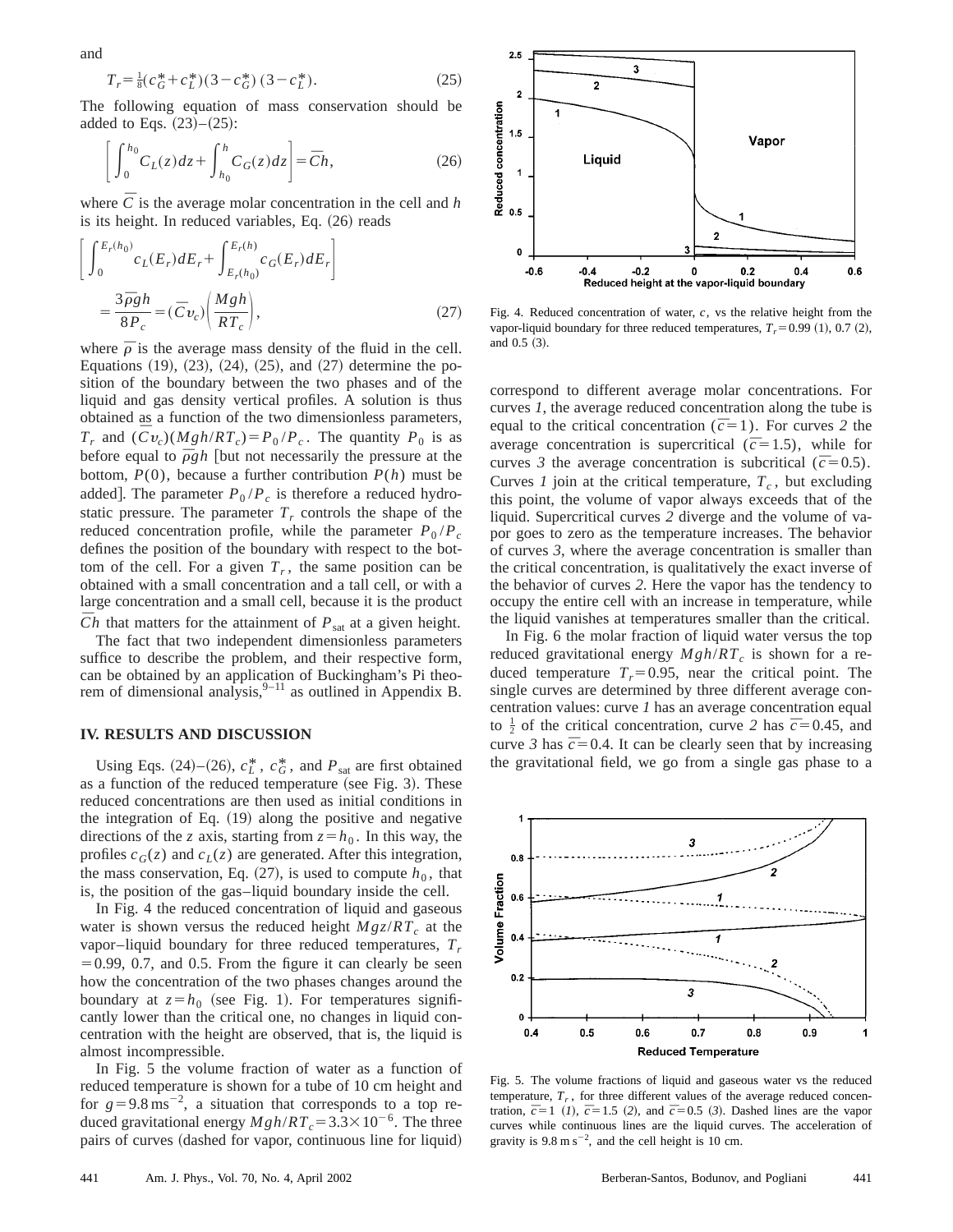

Fig. 6. The molar fraction of liquid water vs the reduced gravitational energy  $Mgh/RT_c$  at a reduced temperature,  $T_r = T/T_c = 0.95$ , for three different average reduced concentrations,  $\bar{c}$  = 0.5 (*1*),  $\bar{c}$  = 0.45 (*2*), and  $\bar{c}$  = 0.4 (*3*).

single liquid phase, passing through a two-phase liquid– vapor system. The appearance of liquid begins first in a system with a higher average concentration (curve 1). From Fig. 6 it is evident that at very high gravitational fields almost all molecules are in the liquid state (mole fraction equal to unity), that is, the gas immediately above the interface is so rarefied as to be negligible.

Whenever the top pressure,  $P(h)$ , is negligible with respect to the hydrostatic pressure  $P_0$ , the value of the top reduced gravitational energy for which the liquid phase first appears,  $E_r^0(h)$ , is given by

$$
E_r^0(h) = \frac{Mgh}{RT_c} = \frac{3}{8} \frac{P_{\text{sat},r}}{\bar{c}},\tag{28}
$$

and is thus inversely proportional to the average concentration of the substance in the cell, cf. Eq.  $(13)$ .

#### **V. CONCLUSIONS**

In this work, the effect of gravity on the existence and position of the liquid–vapor boundary of a pure substance was quantitatively discussed on the basis of two simple models: (a) a perfect gas and incompressible liquid model, and (b) a van der Waals fluid model. The first model is a special case of the latter, for temperatures much lower than the critical temperature. For the second model, it was shown that the results can be obtained in terms of only two independent dimensionless parameters: The reduced temperature controls the reduced concentration vertical profile; and the reduced hydrostatic pressure determines the position of the liquid– vapor boundary. The reduced concentration vertical profile, defined by  $T_r$ , approximately reflects the shape of the corresponding van der Waals isotherm, because the vertical coordinate is a monotonic function of the pressure.

Another interesting result of the present treatment is the possibility of directly describing the appearance of the familiar vertical phase separation in the cell. Without the introduction of a gravitational field in the laws governing the behavior of a fluid, the appearance of the phase boundary needs to be assumed. It also allows us to quantitatively discuss the conditions under which a gravitational field will induce condensation of a gas.

## **APPENDIX A: SUGGESTED QUESTIONS AND PROBLEMS**

 $(1)$  Consider pure water (or any other pure substance). In the presence of a gravitational field, the solid, liquid, and gaseous states may coexist in the laboratory for several temperatures, while the phase rule states that this coexistence occurs for a single temperature, the triple point. Why does this coexistence occur?

(2) Use the van der Waals equation and Maxwell's rule to redraw Fig. 3. In particular, obtain the two-phase region boundary line. For this purpose, choose an appropriate set of values of the reduced molar volume of the liquid (what are the minimum and maximum values?), and find for each the reduced molar volume of the vapor by solving Eq.  $(23)$  numerically. Then use Eq.  $(24)$  to obtain the corresponding reduced pressure. Also discuss the meaning of negative pressures.

 $(3)$  Use Fig. 6 to obtain the angular frequency of a centrifuge when the liquid–vapor interface first appears. The radius of the centrifuge is 5 m and the height of the sample tube is 10 cm. Calculate this frequency for the reduced concentrations,  $c = 0.5$ , 0.45, and 0.4. What will be the molar fraction of liquid if the frequency is doubled?

 $(4)$  As shown in Appendix B, two dimensionless parameters define the position of the liquid–vapor boundary. Obtain a general graphical solution in the form of a plot of  $\Pi_1$ vs  $\Pi_2$  (one curve for each value of  $\Pi_3$ ), and as a threedimensional plot of  $\Pi_1$  vs  $\Pi_2$  and  $\Pi_3$ .

# **APPENDIX B: DETERMINATION OF THE NUMBER AND TYPE OF THE DIMENSIONLESS PARAMETERS FROM BUCKINGHAM'S PI THEOREM9–<sup>11</sup>**

For the present problem, the liquid–vapor boundary position  $h_0$  (distance to the bottom of the cell) will be a function of the following independent quantities: fluid critical parameters  $P_c$  and  $T_c$ , fluid average mass density  $\bar{\rho}$ , cell height *h*, acceleration of gravity  $g$ , temperature  $T$ , and  $h_0$  $f(P_c, T_c, \overline{\rho}, h, g, T)$ . The number of parameters is thus seven, while four dimensional base quantities appear: Mass,  $M$ , length,  $L$ , time,  $T$ , and temperature,  $\theta$ . The number of dimensionless groups is therefore  $7-4=3$ . Indeed, a general dimensionless group must obey

$$
\Pi = M^{0} L^{0} T^{0} \theta^{0}
$$
  
=  $[h_{0}]^{a} [P_{c}]^{b} [T_{c}]^{c} [\bar{\rho}]^{d} [h]^{e} [g]^{f} [T]^{i}$   
=  $(L)^{a} (ML^{-1} T^{-2})^{b} (\theta)^{c} (ML^{-3})^{d} (L)^{e} (LT^{-2})^{f} (\theta)^{i}$ , (B1)

where the exponents *a*,*b*,*c*,... are arbitrary constants. Hence,

$$
\Pi = \left(\frac{h_0}{h}\right)^{\alpha} \left(\frac{\overline{\rho}gh}{P_c}\right)^{\beta} \left(\frac{T}{T_c}\right)^{\gamma},\tag{B2}
$$

where  $\alpha$ ,  $\beta$ , and  $\gamma$  are again arbitrary constants, and one may therefore use the following three dimensionless groups  $\Pi_1$  $= (h_0 / h)$ ,  $\Pi_2 = (\bar{\rho} g h / P_c)$ , and  $\Pi_3 = (T/T_c)$ , related by

$$
F(\Pi_1, \Pi_2, \Pi_3) = 0 \tag{B3}
$$

or by